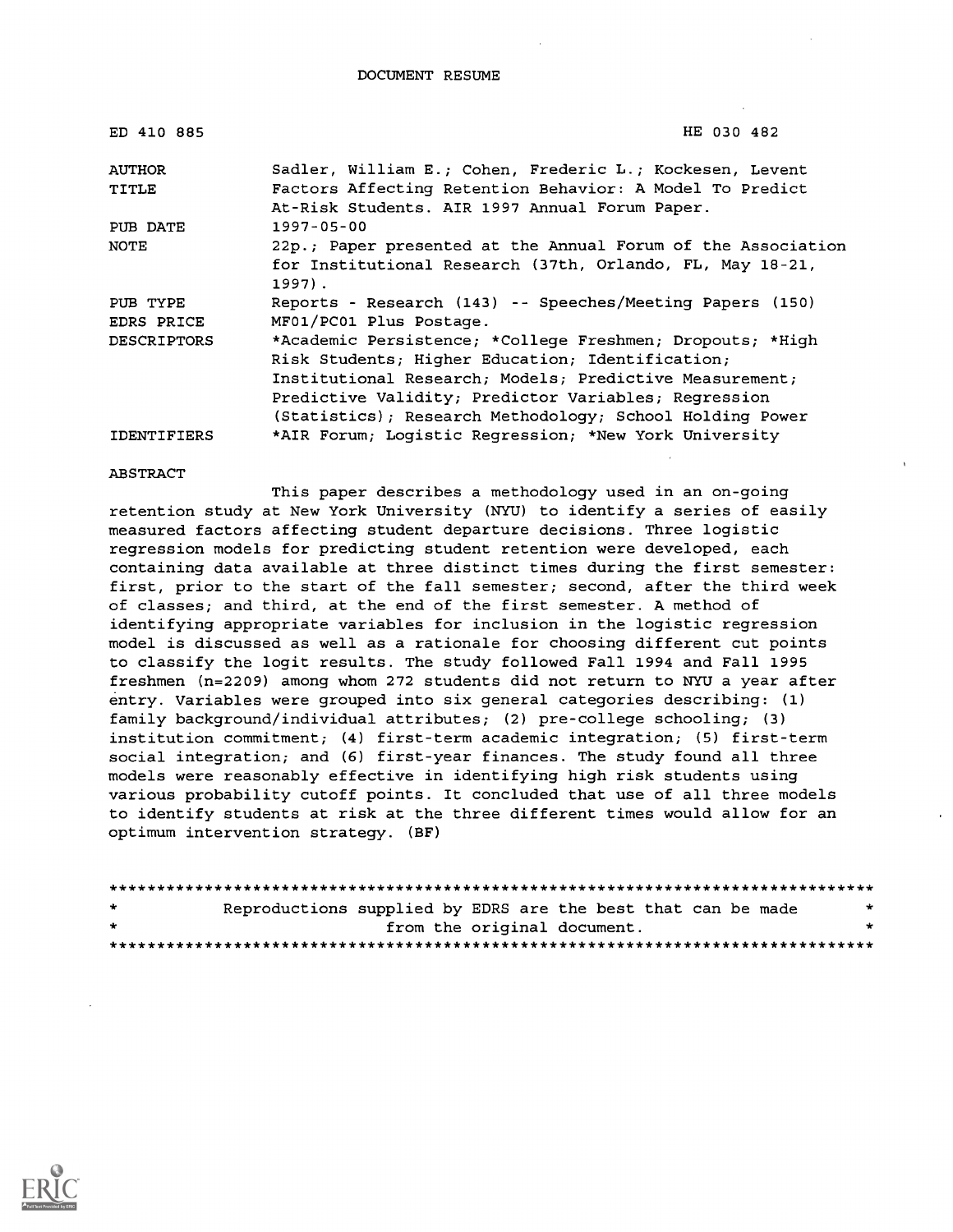Factors Affecting Retention Behavior:

A Model to Predict At-Risk Students'

### by

William E. Sadler, Graduate Assistant Office for Enrollment Research and Analysis New York University 7 East 12th Street, Suite 615 New York, NY 10003 (212) 998-4420

Fredric L. Cohen, **Director** Office for Enrollment Research and Analysis New York University 7 East 12th Street, Suite 615 New York, NY 10003 (212) 998-4415

> Levent Kockesen, Teaching Assistant Economics Department New York University 269 Mercer Street, Suite 700 New York, NY 10003

(212) 998-4420 PERMISSION TO REPRODUCE AND DISSEMINATE THIS MATERIAL HAS BEEN GRANTED BY AIR

> TO THE EDUCATIONAL RESOURCES INFORMATION CENTER (ERIC) )

Presented to the Association for Institutional Research Annual Forum, Orlando, Florida, May 1997. For questions or comments, please contact William E. Sadler at New York University; 7 East 12th Street, Suite 615; New York, NY 10003 or by e-mail at JAWES@UCCVM.NYU.EDU.

U.S. DEPARTMENT OF EDUCATION Office of Educational Research and Improvement EDUCATIONAL RESOURCES INFORMATION CENTER (ERIC)

- G),This document has been reproduced as received from the person or organization originating it.
- Minor changes have been made to improve reproduction quality.

Points of view or opinions stated in this docu- ment do not necessarily represent official OERI position or policy.

 $\overline{\mathsf{N}}$  $\infty$ 

 $E0304$ 

 $\mathbf{2}$ EST COPY AVAILABLE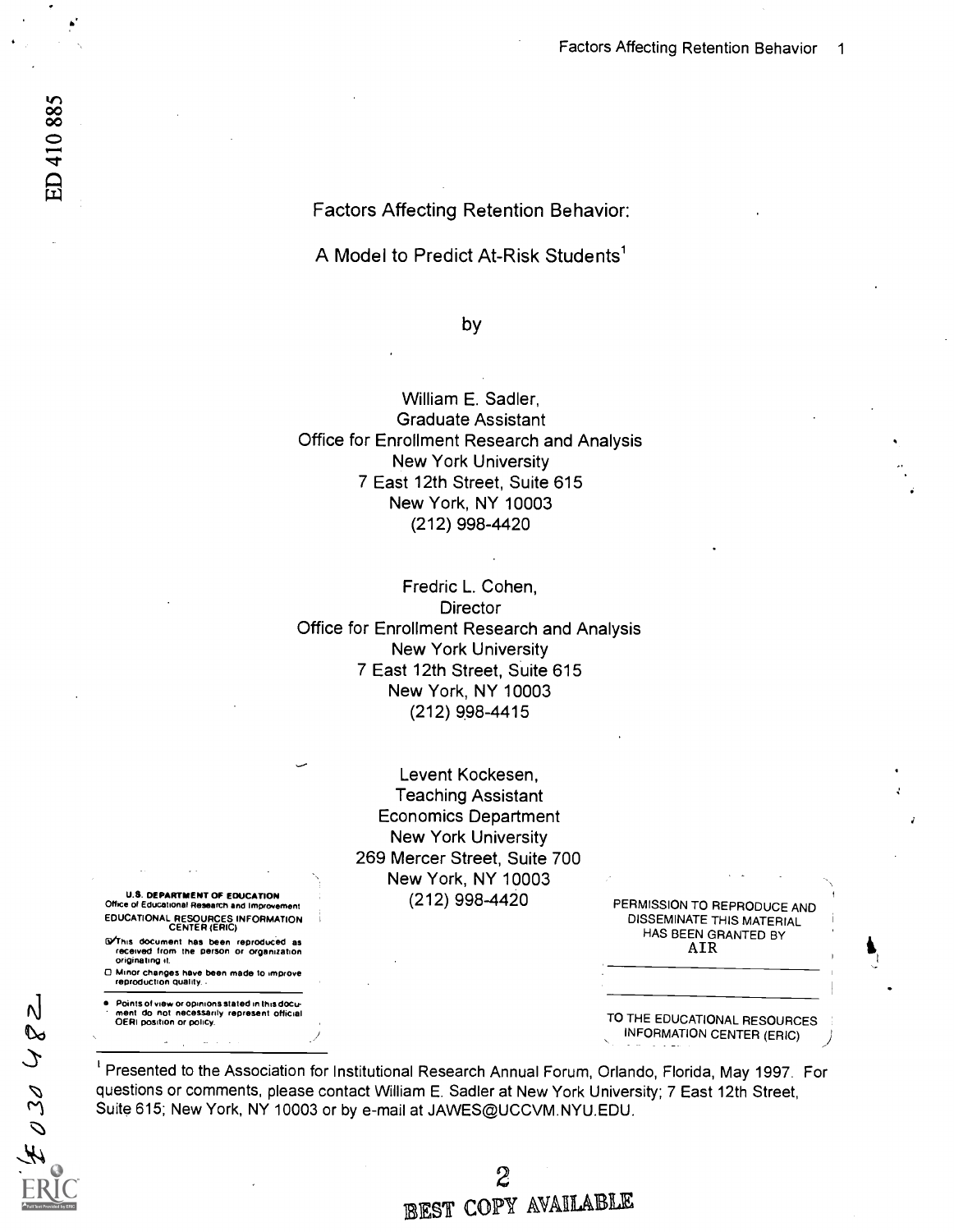

for Management Research, Policy Analysis, and Planning

This paper was presented at the Thirty-Seventh Annual Forum of the Association for Institutional Research held in Orlando, Florida, May 18-21, 1997. This paper was reviewed by the AIR Forum Publications Committee and was judged to be of high quality and of interest to others concerned with the research of higher education. It has therefore been selected to be included in the ERIC Collection of Forum Papers.

> Jean Endo Editor AIR Forum Publications

Ĵ.

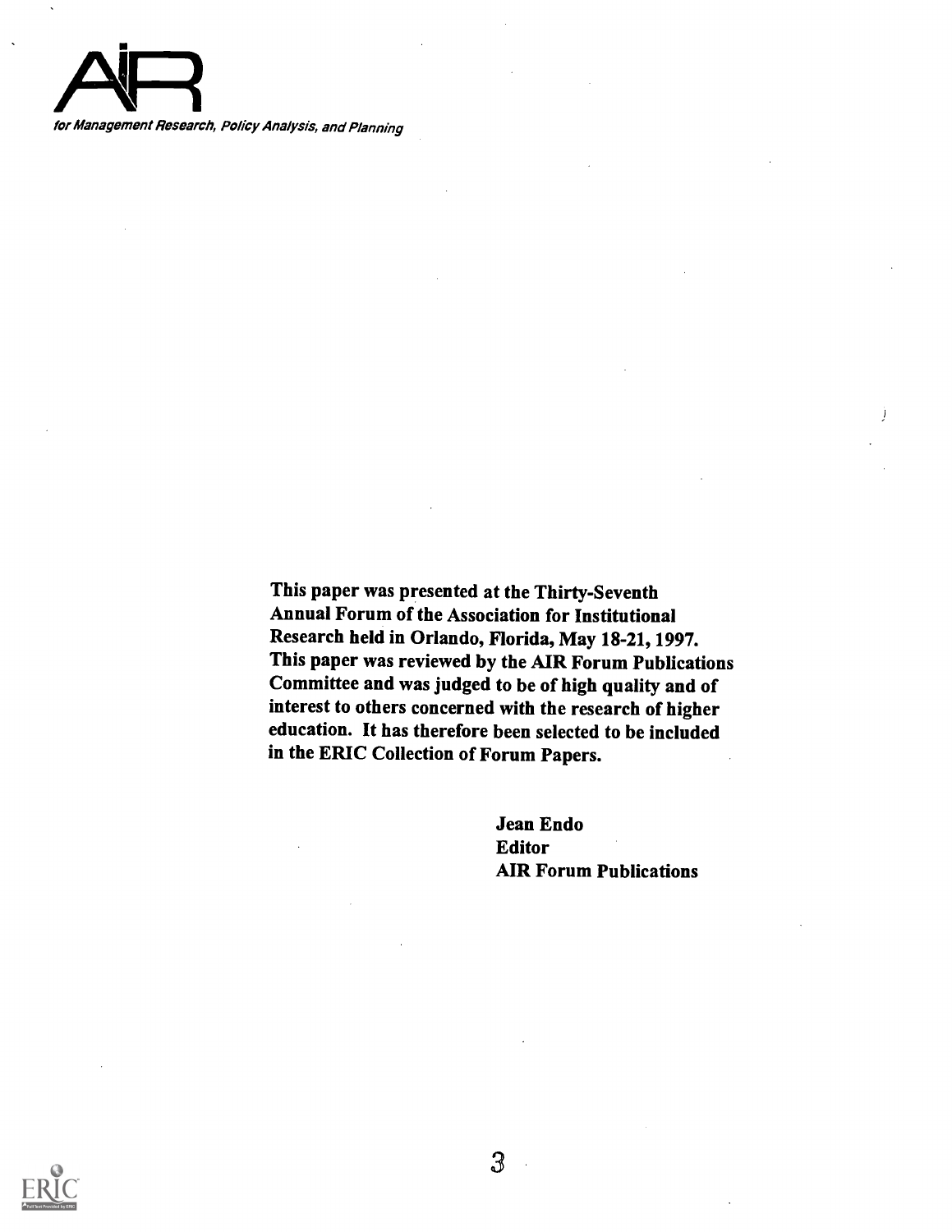Factors Affecting Retention Behavior: A Model to Predict At-Risk Students

### Abstract

Institutional researchers routinely collect and report numerical data on student retention, but in so doing rarely scratch the surface when addressing the problem of student attrition. This paper describes the results of an on-going retention study at New York University to identify a series of easily measured factors affecting student departure decisions. Three logistic regression models were developed, each containing data available at three distinct times during the first semester, to predict freshmen at risk for dropping out. A method for identifying appropriate variables for inclusion in the logit model is discussed as well as a rationale for choosing different cut points to classify the logit results.





Ą,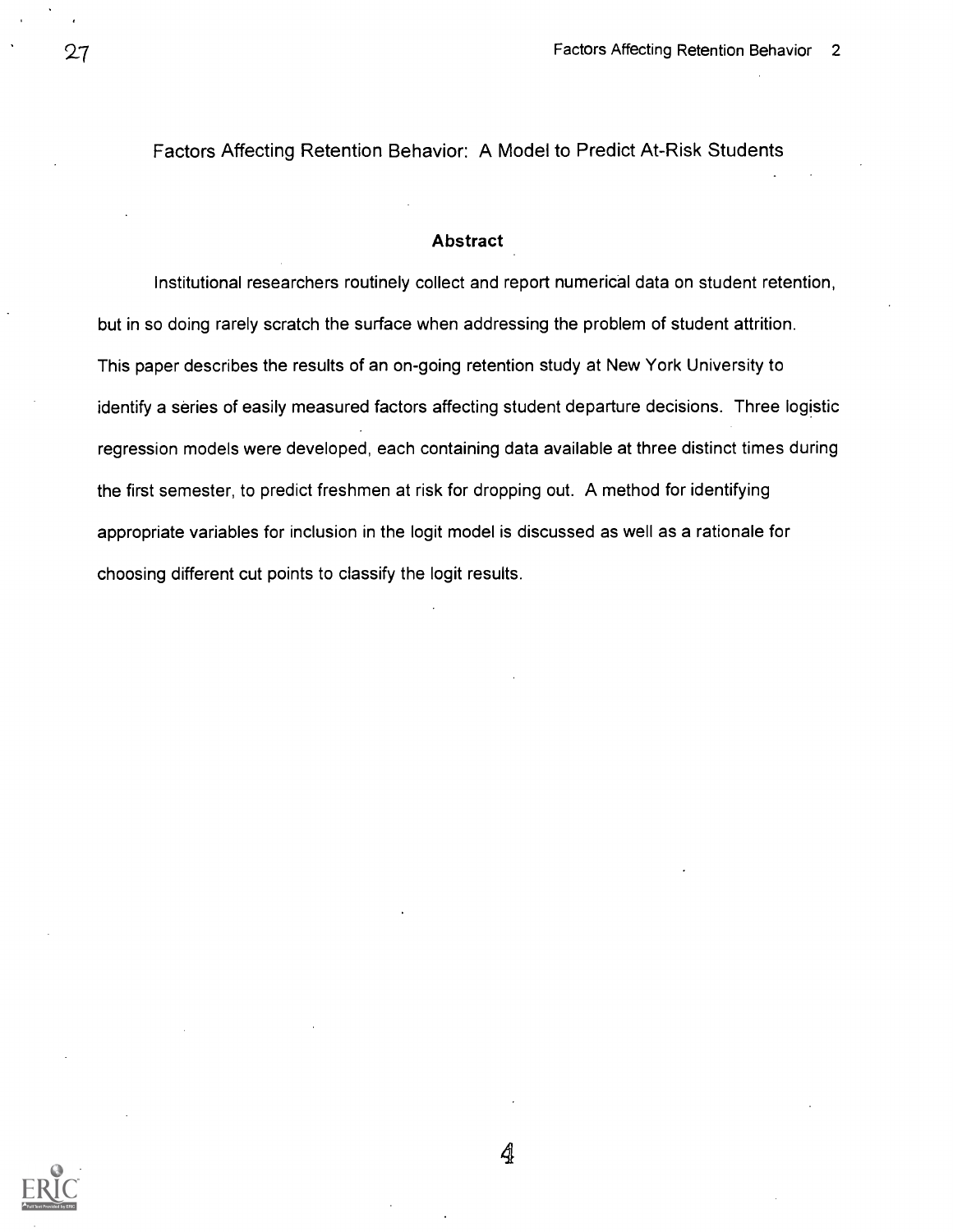Each semester, institutional researchers are asked by members of their institution's senior administration to "report" on retention statistics. All too often, these researchers fail to really scratch the surface when addressing the problem of student attrition; they prepare charts and graphs each semester, provide descriptive statistics, make a presentation or two, and move on to the next project. Unfortunately, by not delving deeper into the question of attrition, institutional decision makers are forced to rely on anecdotal evidence about why students fail to retain. When this happens, programs designed to prevent students from dropping out may be inappropriately designed.

What alternatives are there? If one could provide a predictive model to institutional decision makers, then appropriate interventions could be created, targeted directly towards those most at risk for leaving. What factors might one include in such a model? Certainly there are many data elements which could be useful in determining students' likelihood to attrit; some available in the pre-enrollment time frame and some available only post-enrollment. Which data elements are included in any model is really a campus specific issue, determined both by the availability of the data for a substantial part of the student population, as well as when campus leaders might want the model to be run.

This paper will focus on the process which was followed at New York University in the development of a model for student attrition from one of its undergraduate colleges. It is meant to be an example of the steps any institution might follow in developing an early warning system, and so we will review the decisions and choices made along the way by NYU. This model, as presented here, is **not** meant to be prescriptive for any other institution; rather, we hope to provide the tools and background for others to provide the same analysis on their own campuses.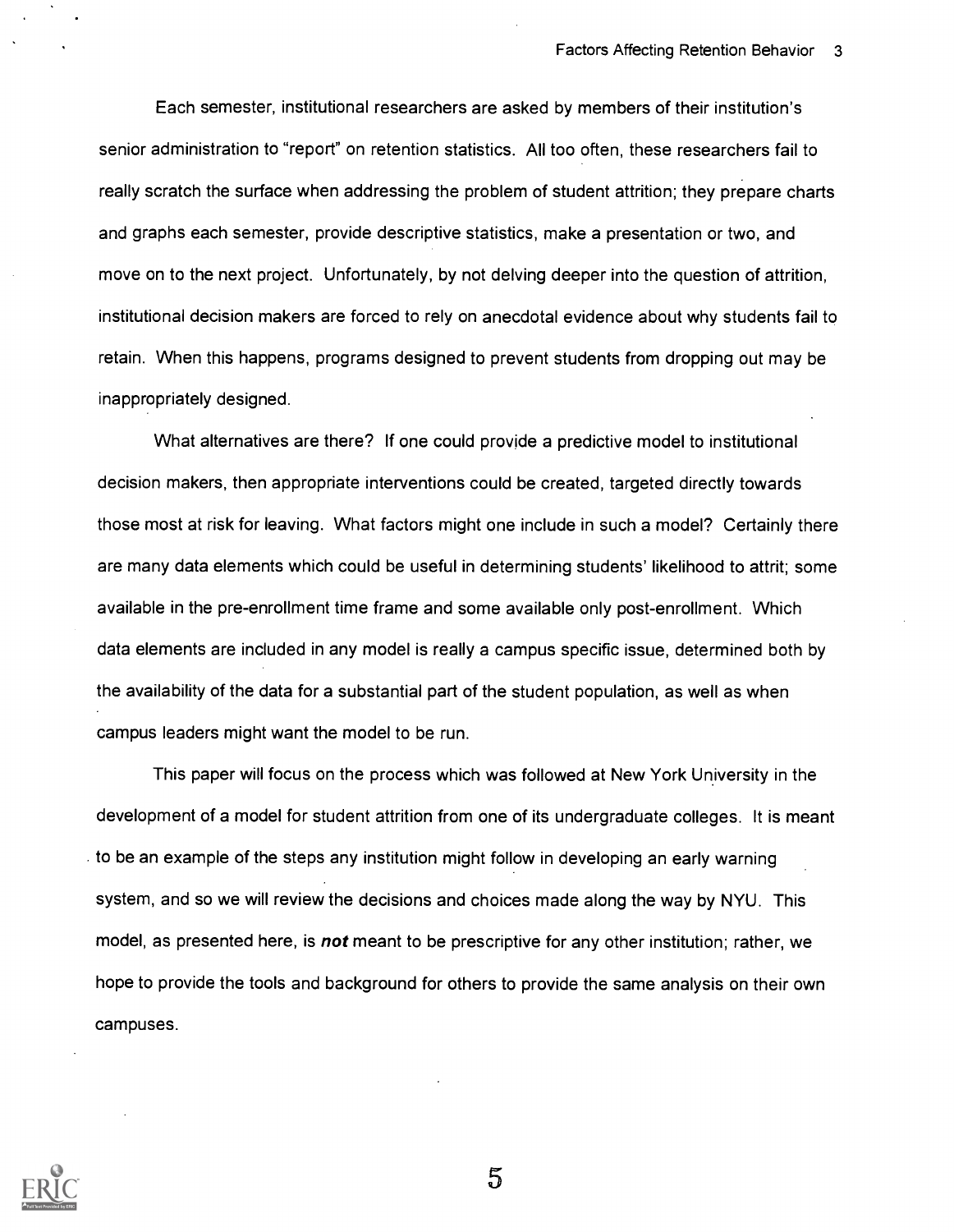### Prior Research on Student Retention

A significant body of literature exists on the issue of undergraduate student retention; three major researchers are highlighted here. The first significant research on the issue of student retention was by Spady (1970). It provided the first theoretical model of the dropout process in higher education. This model proposes that social integration (manifested by shared group values, academic performance, normative congruence and support of friends) increases institutional commitment, which, in turn, reduces the likelihood that a student will attrit. The model suggests that student background characteristics (family and personal characteristics and skills) also combine to influence the attrition process.

Building on Spady's work, Tinto (1975) provided a definitive theoretical model that described the process of student integration into academic and social systems at a particular institution. It encompasses: pre-college attributes; student goals and commitments prior to college entry; formal and informal college experiences; personal/normative integration; and, goals and commitments after college entry--all culminating in a student's decision to stay or depart.

Cabrera, Nora, and Casarieda (1992) brought the issue of finances to the attrition literature. They found that while finances do not have a direct effect on a student's persistence, they do have indirect effects on persistence through intervening variables, more specifically, through a "student's academic integration, socialization processes, as well as his or her resolve to persist in college" (p. 589).

### Overview of the Study

In Fall 1995, the Office for Enrollment Research and Analysis at New York University began to examine what was behind one particular college's raw retention numbers when its Dean asked that we undertake a project to identify factors that affected the retention behavior

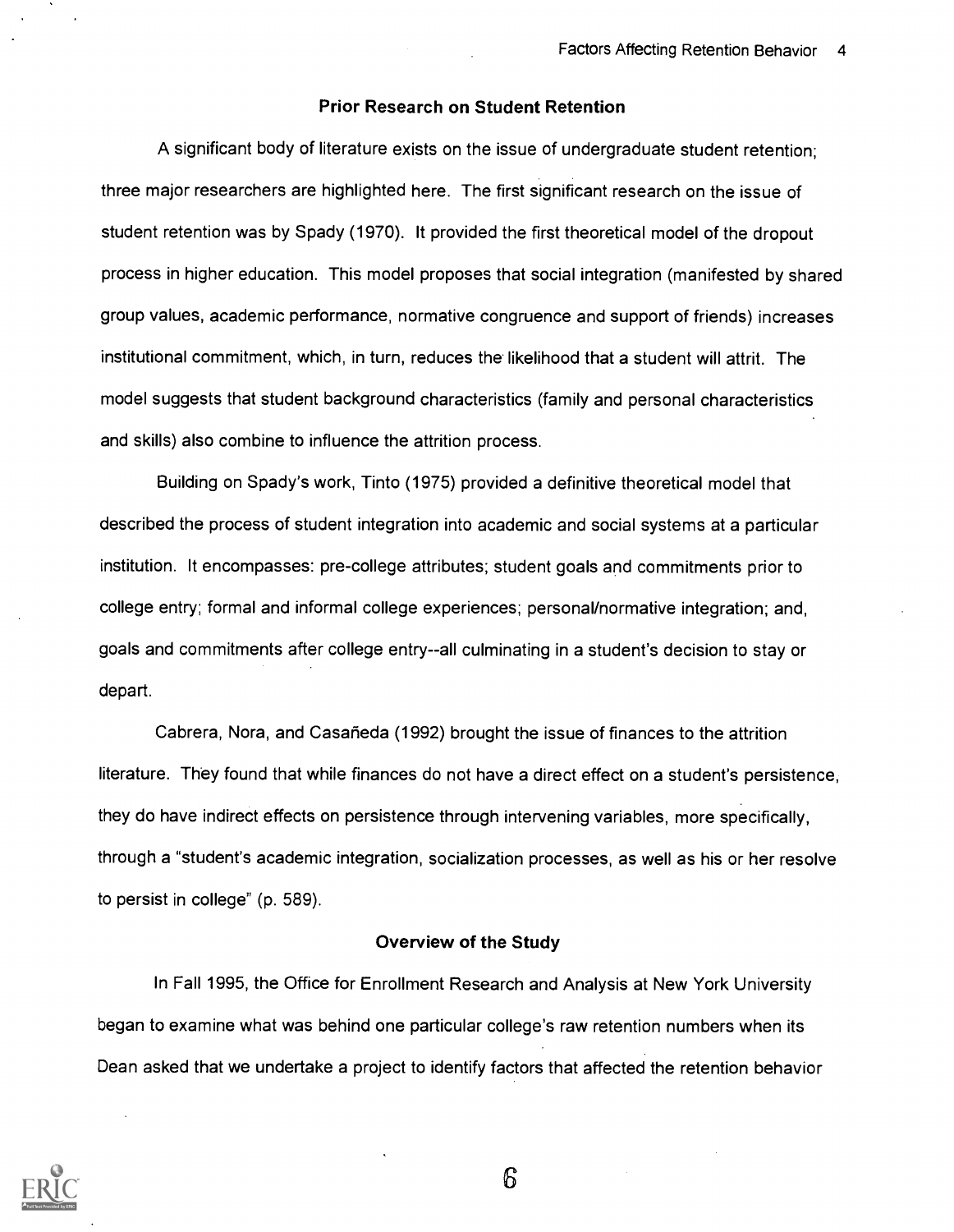of his college's students. This project would help to bring the retention numbers to a more personal level so that the institution could better respond to the needs of its students.

The first goal of this project was to develop a model, which could be used early in the freshman year, to predict which students are at-risk for attriting from the college. This group of at-risk students would then be contacted by the staff of the college so that the needs of individual students could be identified and addressed in a one-on-one basis. The ultimate goal is for the college to be able to identify and interact with at-risk students as early as possible, thereby reducing the likelihood that they will leave the institution. This paper will discuss the steps taken in pursuit of the first project goal, developing the model to predict at-risk students.

#### Preliminary Model and Study Design

The goal to provide a predictive model for at-risk students that could be utilized early in the freshmen year placed some limits on the data that would be available for analysis. Data collection needed to be centralized and simple, with few demands on staff and students alike. To this end, it was determined to utilize data that could be retrieved from the college's databases as well as data from the University's Student Information System, where information from the files of the Undergraduate Admissions Office, Financial Aid Office, Registrar's Office and Bursar's Office are maintained. Limitations on the availability of data from the college prevented us from examining cohorts prior to the class which entered in the Fall of 1994. Therefore, our sample included data for the Fall 1994 and Fall 1995 entering freshman cohorts (N=2209). From this group, 272 students did not return to NYU one year after entry, i.e. in the Fall of the sophomore year.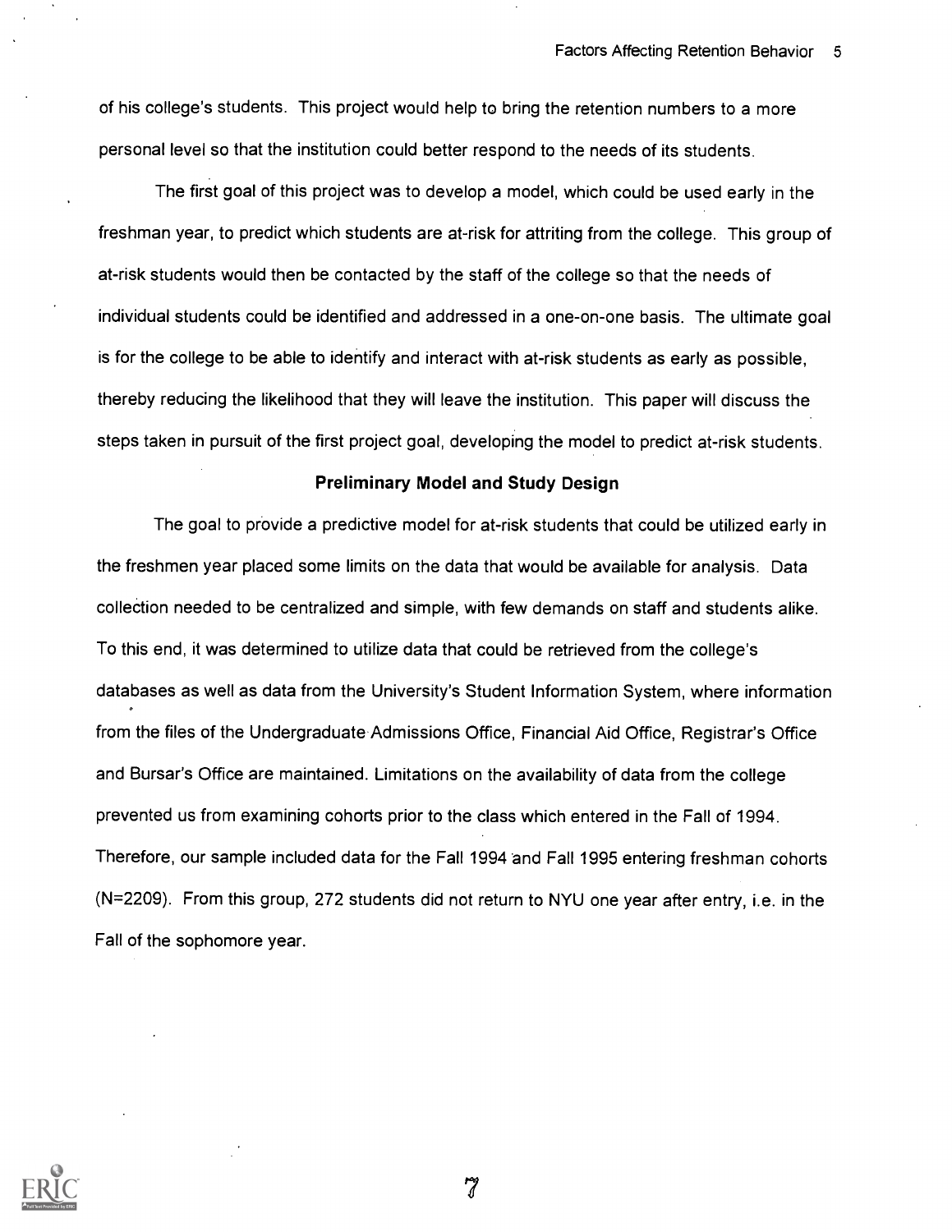### Variables and Their Indicators

The theoretical model of attrition used in this study focuses on the role of pre-entry attributes and institutional experiences from high school graduation through the first semester of college. The variables are grouped into six general categories describing: family background/individual attributes, pre-college schooling, institutional commitment, first-term academic integration, first-term social integration and first-year finances (see Table 1). **Methods** 

A logistic regression model to predict second fall semester enrollment was developed consistent with the method suggested by Hosmer and Lemeshow (1989). Logistic regression was chosen because it allows for easier model building when the dependent variable is dichotomous (yes/no, 1/0), as it is in this case (retained or attrited). We recognize that our dependent variable, retention to the second fall, is defined simply. For example, we include in the "out of attendance" category students who are on a leave of absence, as well as students who are ultimately stop-outs, and not drop-outs (i.e. they return in a later semester). However, research at NYU has shown that only about one-fourth of students in the college who take an official leave ultimately return. Similarly, we have found that less than 6% of stop outs return to the University. Based on this data, we can accept the simpler definition of attrition, which treats each of these (leave of absence, stop-out and drop-out) as being the same.

In an effort to identify independent variables appropriate for inclusion into the logistic regression model, a bivariate analysis was conducted for each potentially important variable. This was accomplished through the use of contingency tables for dichotomous variables where the likelihood ratio chi-square test was employed to determine the level of association between the independent variables and second-fall enrollment status (dependent variable). For

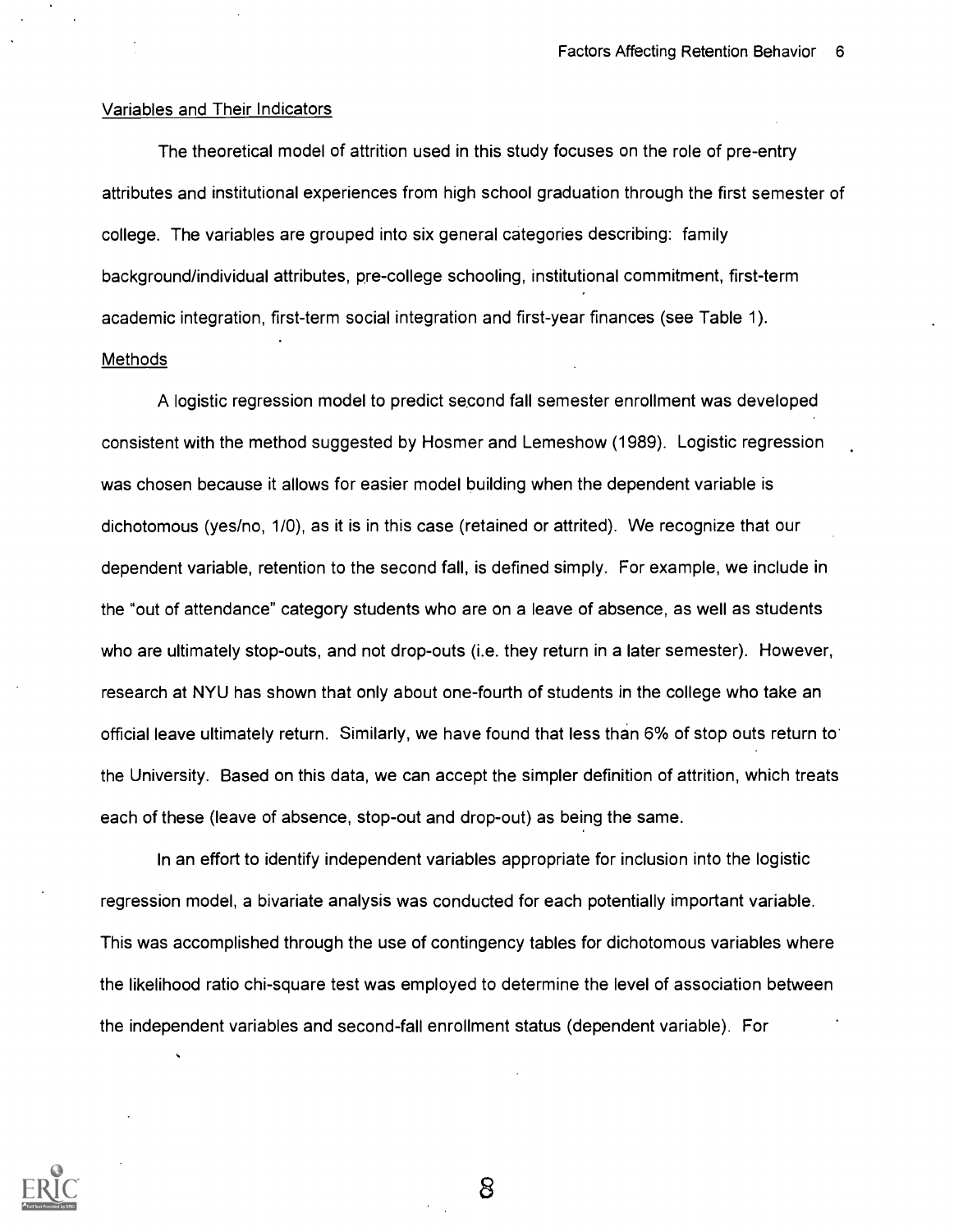### Table 1

### Description of Variables

| Category          | Variable        | Descriptiona                                                         |
|-------------------|-----------------|----------------------------------------------------------------------|
| Family            | <b>SEX</b>      | Female?                                                              |
| Background/       | <b>AGE</b>      | Age as of August 31 of entrance term                                 |
| Individual        | <b>WHITE</b>    | White?                                                               |
| <b>Attributes</b> | <b>BLACK</b>    | Black?                                                               |
|                   | <b>HISPANIC</b> | Hispanic?                                                            |
|                   | <b>ASIAN</b>    | Asian?                                                               |
|                   | <b>FOREIGN</b>  | Foreign student?                                                     |
|                   | F1 PAGI         | First year parent's adjusted gross income                            |
|                   | <b>NYC</b>      | ZIP code when admitted is in one of the 5 boroughs of NYC?           |
|                   | <b>NYAREA</b>   | ZIP code when admitted is in one of 17 counties surrounding NYC?     |
| Pre-College       | F1_RANK         | First year financial aid rank                                        |
| Schooling         | HS_GPA          | High school GPA                                                      |
|                   | HS PRANK        | High school percentage rank in class                                 |
|                   | SAT COMB        | SAT total score                                                      |
|                   | SAT MATH        | SAT math score                                                       |
|                   | SAT VERB        | SAT verbal score                                                     |
|                   | T1_CTRHR        | Transfer hours posted at start of first term (includes AP credit)    |
| Institutional     | <b>SUMORIE</b>  | Attended Summer orientation (versus Fall orientation)?               |
| Commitment        | EARLYDEC        | Did student apply for an early decision admissions decision?         |
| Academic          | T1 CATHR        | Cumulative attempted hours                                           |
| Integration       | T1_ATTHR        | Term attempted hours                                                 |
| (all first term)  | T1 EARHR        | Term earned hours                                                    |
|                   | T1 TEGPA        | Term GPA                                                             |
|                   | T1_UEHR         | Term unearned hours (T1_ATTHR minus T1_EARHR)                        |
|                   | T1 MTEA         | Mid-term grades--number of courses with "excessive absences"         |
|                   | T1_MTSA         | Mid-term grades--number of courses with "satisfactory progress"      |
|                   | T1_MTUN         | Mid-term grades--number of courses with "unsatisfactory progress"    |
|                   | T1_MTUE         | Mid-term grades--number of courses with "not able to evaluate"       |
|                   | <b>UNDC</b>     | Undecided major?                                                     |
| Social            | T1 RESID        | Live in on-campus residence hall during first term?                  |
| Integration       | <b>FEVENT</b>   | Number of freshman-targeted programs student attended first term     |
| (all first term)  | <b>FDEAN</b>    | Did student meet with freshman dean during first term?               |
|                   | T1 FTPT         | Was student full-time during first term?                             |
| Finances          | F1 UNMET        | Amount of unmet financial need in first year                         |
| (all first year)  | T1_GRANT        | Did student receive institutional (non-portable) grant aid?          |
|                   | T1_GRAMT        | Amount of institutional grant aid                                    |
|                   | T1 LOAN         | Did student receive institutional (non-portable) loans?              |
|                   | T1_LOAMT        | Amount of institutional loans                                        |
|                   | T1_TUITR        | Did student receive tuition remission benefits?                      |
|                   | T1_BAL          | Student's first term bursar balance at end of third week of classes  |
|                   | F1 NBRAT        | Financial aid received as percentage of student's cost of attendance |

<sup>a</sup> Those variables whose description ends with a question mark are dummy variables which take the value

of "1" if the answer is "Yes" and "0" otherwise.

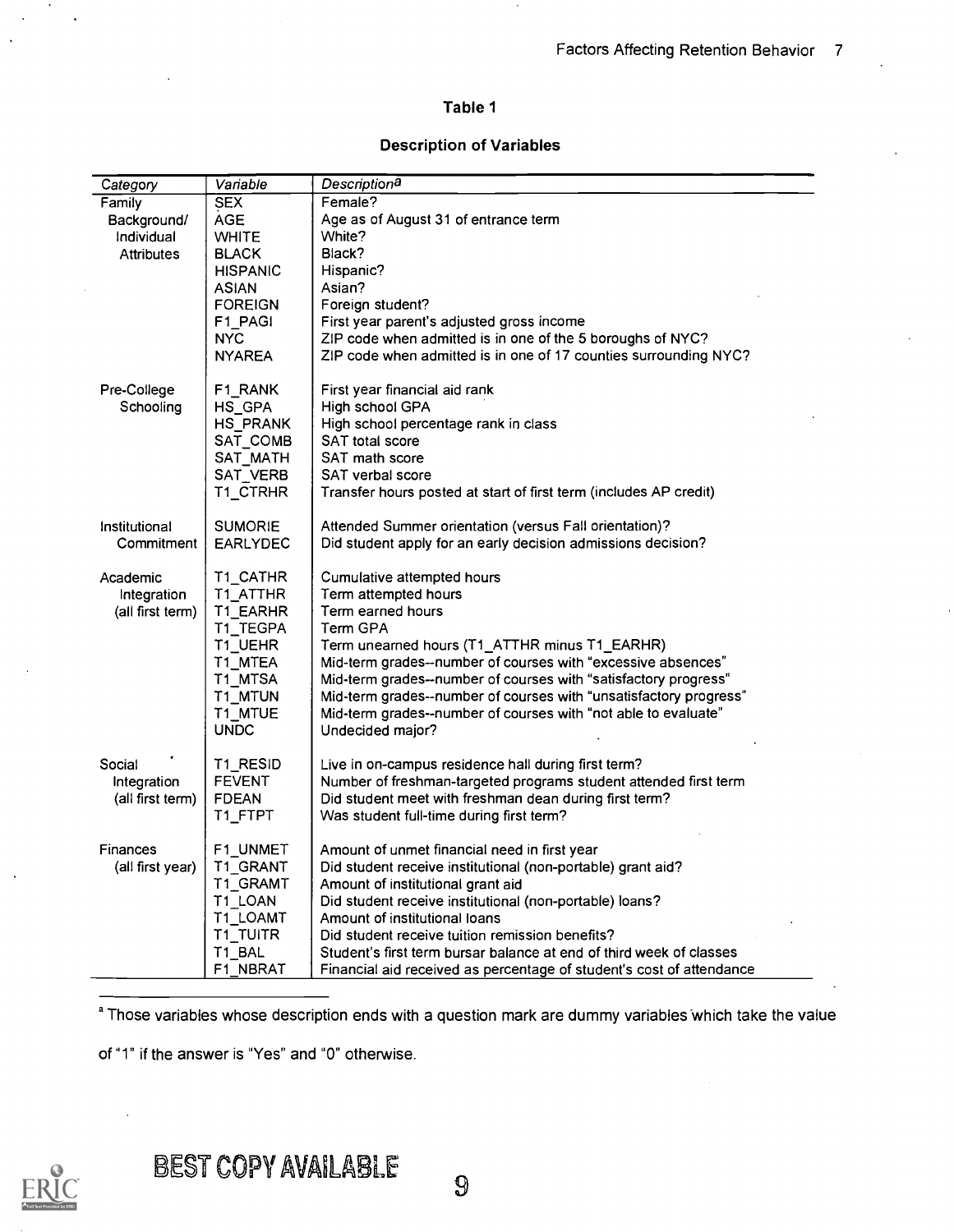continuous independent variables, independent sample t-tests were conducted to compare the two groups of students (those who attrited by their second fall semester versus those who retained).

Variables that showed predictive potential (by having a  $p$ -value < 0.25) based on these analyses were then entered into a logistic regression analysis. Two techniques for building the logistic regression equation were used: forward selection with a test for backward elimination as well as backward elimination with a test for subsequent forward selection of variables. In both cases an alpha level for entry into the equation of  $p<sub>E</sub>= 0.20$  and an alpha level for removal from the equation of  $p_R$ = 0.25 were utilized. Following the development of a preliminary logistic regression equation, interaction effects among the variables were tested and subsequently included into the equation based on the same criteria noted above.

#### Results

Based on the bivariate analysis, every variable included in Table 1 showed predictive potential with the exception of the following: number of courses where professors were unable to evaluate performance for mid-term advisory grades; total SAT score; parent's adjusted gross income; whether a student was Black, Hispanic , foreign or full-time; whether the student received institutional (non-portable) loans; and the amount of institutional loan aid that a student received. These variables, which showed no predictive potential, were excluded from any further analysis.

We then attempted to build logistic regression models that predicted which students would retain, based upon variables that would be available to the institution at four distinct times: (1) prior to the start of the fall semester; (2) after the fall semester "census date" (end of third week of classes); (3) after mid-term advisory grades are given by the faculty; and (4) at the

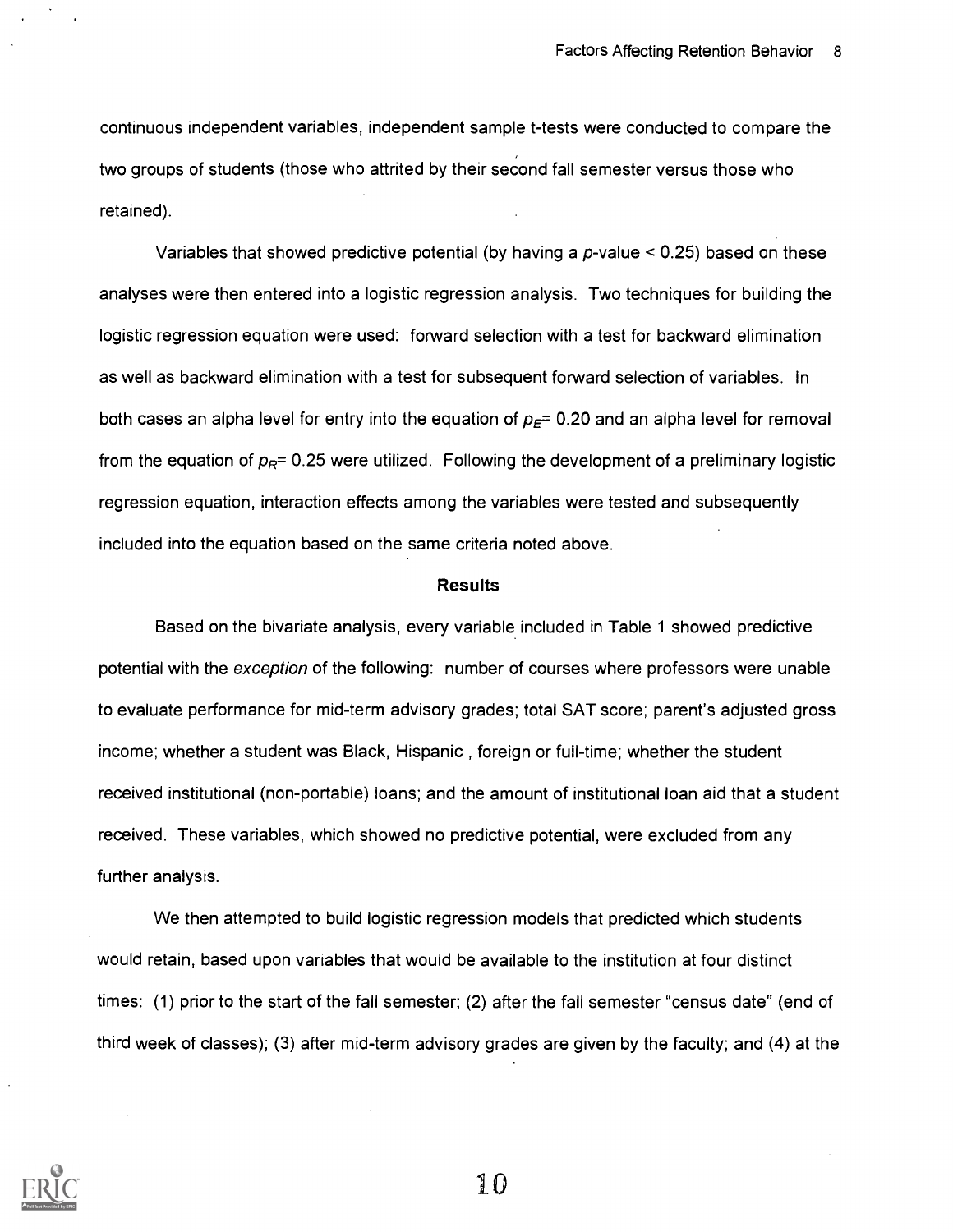end of the first semester. We successfully achieved predictive models for three out of the four stages (see Table 2), the exception being a model that utilized mid-term advisory grades.

The first model, representing variables that would be available prior to the start of the fall semester, showed that the following factors increased the odds of retention: receiving tuition remission benefits; being from New York City; being of Asian descent; having a higher high school grade point average; attending orientation in the summer; being younger; and not being undecided about an undergraduate major. The amount of unmet financial need a student had as well as the interaction between unmet need and being a New York City resident increased the overall fit of the logit model but did not directly increase or decrease the odds that the student would be retained into the second year.

The second model, representing variables that would be available at the end of the third week of classes, showed that all of the factors that had positive influences on retention in the first model continued to be positive influences here. Other items that had positive influences on retention included: having a higher percentage of the student's financial need met by financial aid; attempting a larger number of credit hours during the first semester; and having a higher number of transfer or advanced placement credits.

Although not having a positive or negative influence on retention, four additional items were included in the model to improve the overall fit, including two interaction variables. They were: the amount of institutional grant aid the student received; the amount of the student's bursar balance at the end of the third week of classes; the interaction between the number of transfer/advanced placement credit hours and the amount of institutional grant aid received; as well as the interaction between the amount of institutional grant aid received and the percentage of financial need met by the student's financial aid package. These four variables

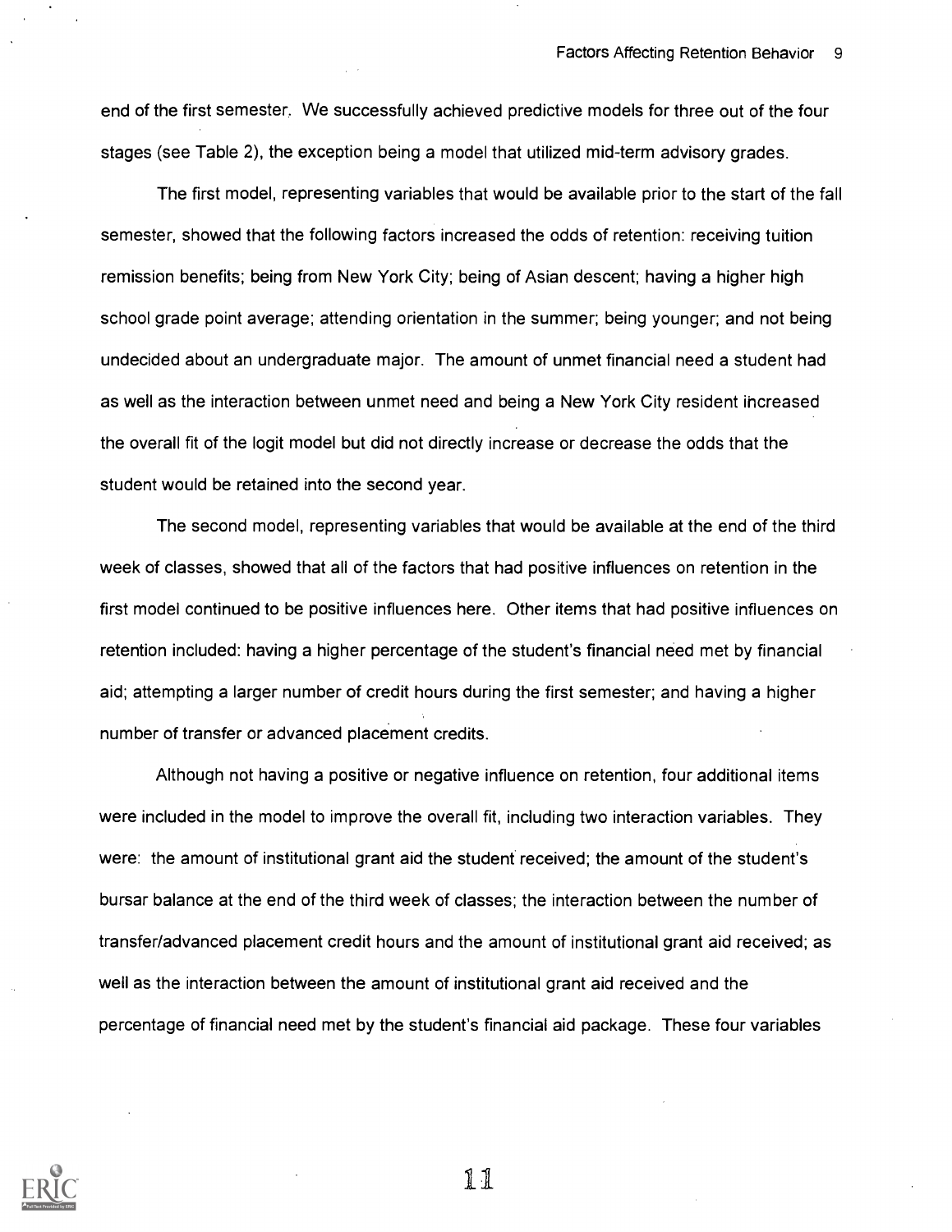# Table 2

|                                                     | Pre-                              |                             | <b>End of First</b>             |
|-----------------------------------------------------|-----------------------------------|-----------------------------|---------------------------------|
| Independent Variables                               | <b>Enrollment</b><br><b>Model</b> | <b>Census</b><br>Date Model | <b>Semester</b><br><b>Model</b> |
| <b>Family Background/Individual Characteristics</b> |                                   |                             |                                 |
| Age                                                 | 0.89                              | 0.91                        | $0.86*$                         |
| Asian?                                              | $1.63**$                          | $1.59**$                    | $1.72***$                       |
| Female?                                             |                                   |                             | 0.81                            |
| New York City Resident?                             | $2.08***$                         | $1.66***$                   | $1.65**$                        |
| <b>Pre-College Schooling</b>                        |                                   |                             |                                 |
| High School Grade Point Average                     | $1.61***$                         | $1.41$ <sup>+</sup>         |                                 |
| Number of Transfer/AP Credits Accepted              |                                   | $1.05*$                     | $1.05**$                        |
| <b>Institutional Commitment</b>                     |                                   |                             |                                 |
| <b>Attended Summer Orientation?</b>                 | $1.61**$                          | $1.56**$                    | $1.35*$                         |
| Academic Integration (all as of first term)         |                                   |                             |                                 |
| <b>Cumulative Attempted Hours</b>                   |                                   | $1.14***$                   | $1.15***$                       |
| <b>Unearned Points</b>                              |                                   |                             | $0.90**$                        |
| Semester Grade Point Average                        |                                   | -----                       | $1.41*$                         |
| Student's Major is Undecided?                       | $0.75*$                           | $0.77$ <sup>+</sup>         | $0.77^{+}$                      |
| Social Integration Into College (first term)        |                                   |                             |                                 |
| Did Student Meet with the Freshman Dean?            |                                   |                             | $0.54***$                       |
| <b>Finances</b> (first year)                        |                                   |                             |                                 |
| Amount of Institutional Grant Aid Awarded           |                                   | $1.00*$                     | 1.00                            |
| <b>Amount of Unmet Financial Need</b>               | $1.00*$                           |                             | $1.00*$                         |
| Bursar Balance at End of Third Week                 |                                   | $1.00*$                     | $1.00**$                        |
| <b>Receiving Tuition Remission Benefits?</b>        | $2.95^{+}$                        | 2.67                        |                                 |
| % of Need Met by Financial Aid Package              |                                   | 1.29                        |                                 |
| <b>Interactions</b>                                 |                                   |                             |                                 |
| Unmet Financial Need * New York City Resident       | 1.00                              |                             |                                 |
| Semester GPA * Unearned Points                      |                                   |                             | 0.98                            |
| # of Transfer/AP Points * Amount of Grant Aid       |                                   | 1.00                        | 1.00                            |
| Amount of Grant Aid * % of Need Met                 |                                   | $1.00*$                     |                                 |
| Goodness of Fit                                     | 2161.35                           | 2168.77                     | 2222.97                         |
| -2 Log Likelihood                                   | 1558.95                           | 1524.54                     | 1419.47                         |
| $\chi^2$                                            | 79.54                             | 113.72                      | 228.97                          |
| Significance of $\chi^2$                            | p≤.0001                           | p≤.0001                     | p≤.0001                         |

# Logistic Regression Results--Odds Ratios (e $\beta$ ) of Retention

Sample size for the pre-enrollment and census date models is 2201. Sample size for the end of first semester model is 2209. \*\*p $\leq$ .01, \*p $\leq$ .05, \*p $\leq$ .10.

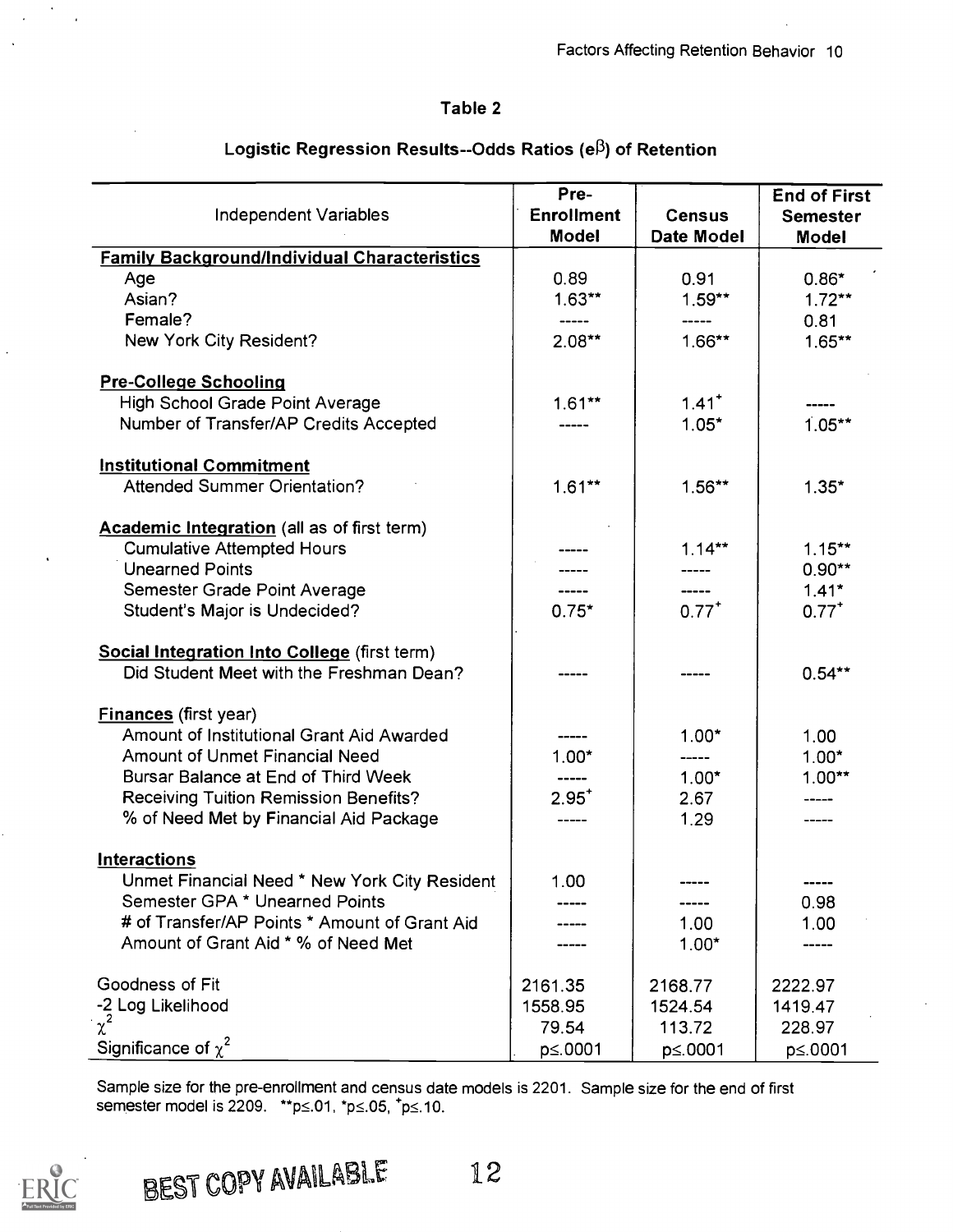did not increase or decrease the overall odds that the student would be retained into the second year.

The final model represents variables that are available after the end of the first semester. In this model, we found that three positive predictors dropped out of the logit equation: high school grade point average; the percentage of need met by the financial aid package; and whether the student was receiving tuition remission benefits. Four variables that were not previously present in the two earlier models were added, and all but one decreased the overall odds that the student would be retained into the second year. The negative influences on retention are: being female; having a higher number of unearned hours; and meeting with the Freshman Dean. This last variable, meeting with the Freshman Dean, requires further explanation. Generally, students are "invited" to see the Freshman Dean if they are having difficulty or appear to be at risk. These meetings may come about as the result of a faculty member suggesting to the Freshman Dean that a student is having difficulty, from review of mid-term grades, or in other, informal ways. Based on this, it is not surprising that "meeting with the Freshman Dean" is negatively associated with retention.

On the other hand, having a higher first semester grade point average increased the odds that the student would be retained into the second year. Five variables contributed to the overall fit of the logit model, but did not really increase or decrease the odds that the student would be retained into the second year. They are the amount of institutional grant aid awarded; the amount of unmet financial need; the student's bursar balance at the end of the third week; as well as the interaction between semester grade point average and the number of unearned points and the interaction between the number of transfer/advanced placement credit hours and the amount of institutional grant aid received.

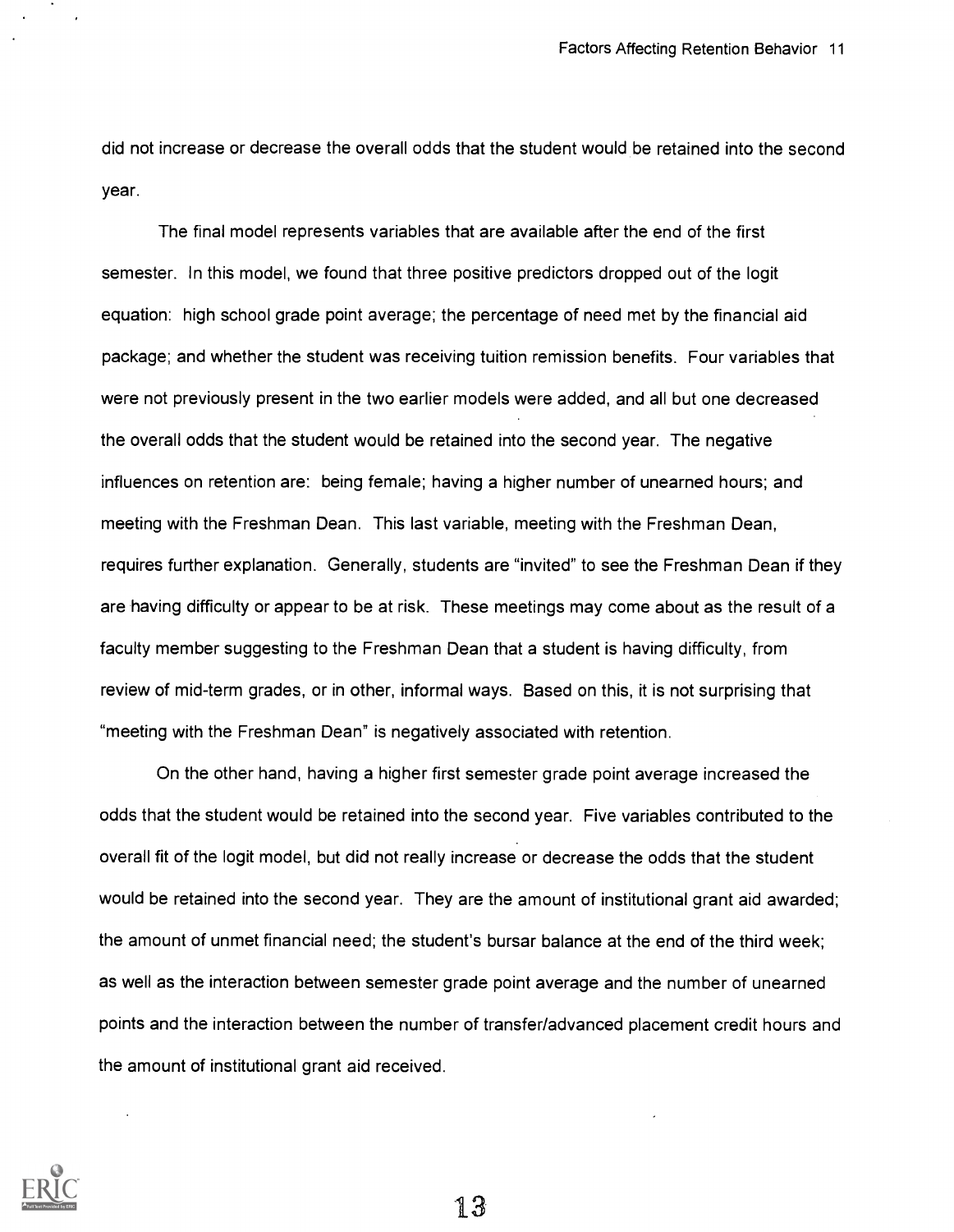The goal of this project was to classify students as projected retainers or projected attriters to the second fall. Classification is possible with logistic regression because the ultimate result of the regression equation is a probability; in this case, the probability that a student will be retained. The probability can range from zero to 1, with the most typical classification scheme being where observations with estimated probabilities less than 0.5 are classified as not occurring while those observations with estimated probabilities of 0.5 and greater are classified as occurring.

There is a large disparity between the number of students in the attrited group (272) versus the number in the retained group (1,937) in this study. Table 3 shows that by using the standard classification table, where the most common "cut point" of 0.5 is used, virtually all of the students who retained were correctly classified (99% to 100%), while only 0.4% to 14.3% (depending on the model used) of those who attrited were correctly classified. This is due to the fact that in logistic regression, "classification is sensitive to the relative sizes of the two component groups and will always favor classification into the larger group." (Hosmer and Lemeshow, 1989, p. 147)

To overcome this problem, we explored using probability "cut points" ranging from 0.5 to 0.85 to determine classification for the models. In other words, rather than saying those students with estimated probabilities of less than 0.5 are categorized as projected attriters while those with estimated probabilities of 0.5 or greater are categorized as projected retainers, one can set the decision point at some other value, for example 0.7. In this case, students with estimated probabilities of less than 0.7 would be classified as projected attriters while students with estimated probabilities of 0.7 or greater would be classified as projected retainers. To find the optimal cut point, we analyzed the result of using a number of different values. Some of the classifications produced by these various cut points significantly improve the percentage of

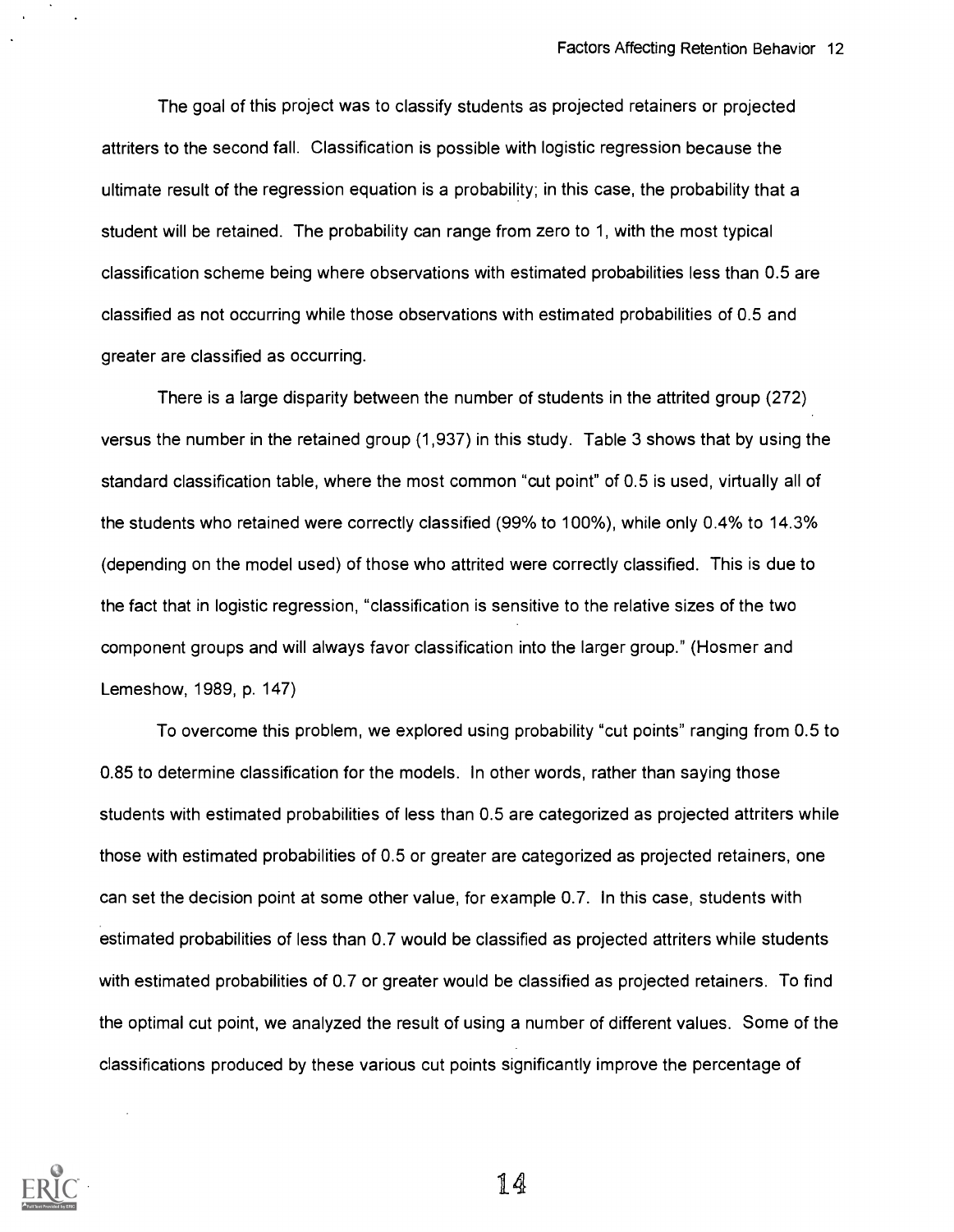## Table 3

|                                    | Pre-              |                    | <b>End of First</b> |  |
|------------------------------------|-------------------|--------------------|---------------------|--|
| % Categorized Correctly at Various | <b>Enrollment</b> | <b>Census Date</b> | <b>Semester</b>     |  |
| Probability "Cut Points"           | <b>Model</b>      | <b>Model</b>       | <b>Model</b>        |  |
| <b>Cut Point of 0.50</b>           |                   |                    |                     |  |
| % of attrited correctly predicted  | 0.4%              | 0.7%               | 14.3%               |  |
| % of retained correctly predicted  | 100.0%            | 100.0%             | 99.0%               |  |
| <b>Concordant Predictions</b>      | 87.8%             | 87.8%              | 88.6%               |  |
| <b>Cut Point of 0.60</b>           |                   |                    |                     |  |
| % of attrited correctly predicted  | 0.7%              | 1.9%               | 21.0%               |  |
| % of retained correctly predicted  | 100.0%            | 99.6%              | 98.3%               |  |
| <b>Concordant Predictions</b>      | 87.8%             | 87.6%              | 88.8%               |  |
| <b>Cut Point of 0.70</b>           |                   |                    |                     |  |
| % of attrited correctly predicted  | 3.3%              | 7.4%               | 27.9%               |  |
| % of retained correctly predicted  | 99.2%             | 98.0%              | 96.4%               |  |
| <b>Concordant Predictions</b>      | 87.4%             | 86.9%              | 88.0%               |  |
| <b>Cut Point of 0.80</b>           |                   |                    |                     |  |
| % of attrited correctly predicted  | 18.9%             | 30.4%              | 39.3%               |  |
| % of retained correctly predicted  | 90.6%             | 88.2%              | 90.9%               |  |
| <b>Concordant Predictions</b>      | 81.8%             | 81.1%              | 84.6%               |  |
| <b>Cut Point of 0.85</b>           |                   |                    |                     |  |
| % of attrited correctly predicted  | 47.0%             | 54.8%              | 51.8%               |  |
| % of retained correctly predicted  | 73.0%             | 72.2%              | 82.0%               |  |
| <b>Concordant Predictions</b>      | 70.0%             | 70.1%              | 78.3%               |  |
| Goodness of Fit                    | 2161.35           | 2168.77            | 2222.97             |  |
| -2LL Likelihood                    | 1558.95           | 1524.54            | 1419.47             |  |

## Logistic Regression Results--Classification Results

Sample size for the pre-enrollment and census date models is 2201. Sample size for the end of first

Significance of  $\chi^2$  <br>  $\qquad \qquad$  p  $\leq$  0001 p  $\leq$  0001 p  $\leq$  0001 p  $\leq$  0001

 $\chi^2$  228.97 113.72 228.97

semester model is 2209.



 $\ddot{\phantom{0}}$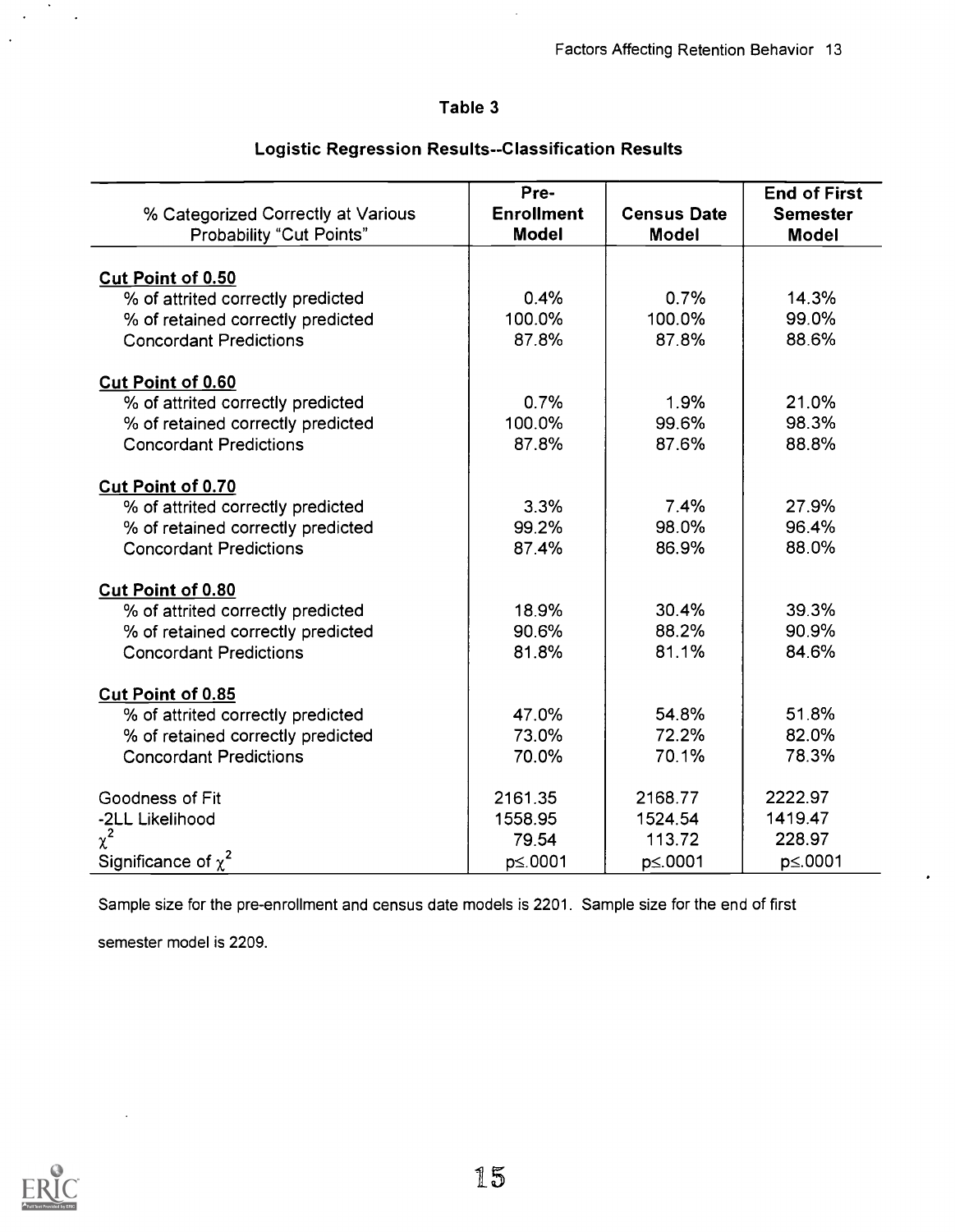attrited students correctly predicted, while not greatly reducing the percentage of retainers correctly predicted.

### Implications

It is often said that data analysis is more of an art than a science, and this study is no exception. In this case we are looking at balancing many needs:

- 1. How early can we identify students who are risk? Can we identify them before they arrive on campus for their first semester? After the third week, when we know their academic program? At the end of the first semester, when the results from their first term of undergraduate work are known? The models become stronger the longer one waits, but this needs to be balanced against the fact that the earlier students can be identified and an intervention organized, the better the chance of having a successful intervention.
- 2. How accurately can we predict which students are at risk and which are not? As we adjust the "cut point" for mapping the estimated probability of retention to an attrition/retention prediction, we may improve on identifying the students who are at risk, at the cost of accurate predictions for those who will retain. The trade-off in this situation is being able to identify a reasonable portion of those students at risk, so that they can receive the intervention, versus the cost of providing the intervention to those who are actually not at risk, due to misclassification.

Earlier in the paper we indicated that the goal of this project is to identify students who are at risk for leaving the University. Logically, there are many different points where this identification could take place. The most accurate classification would occur after the fact, when we know with certainty who has and who has not registered for the second Fall. Although

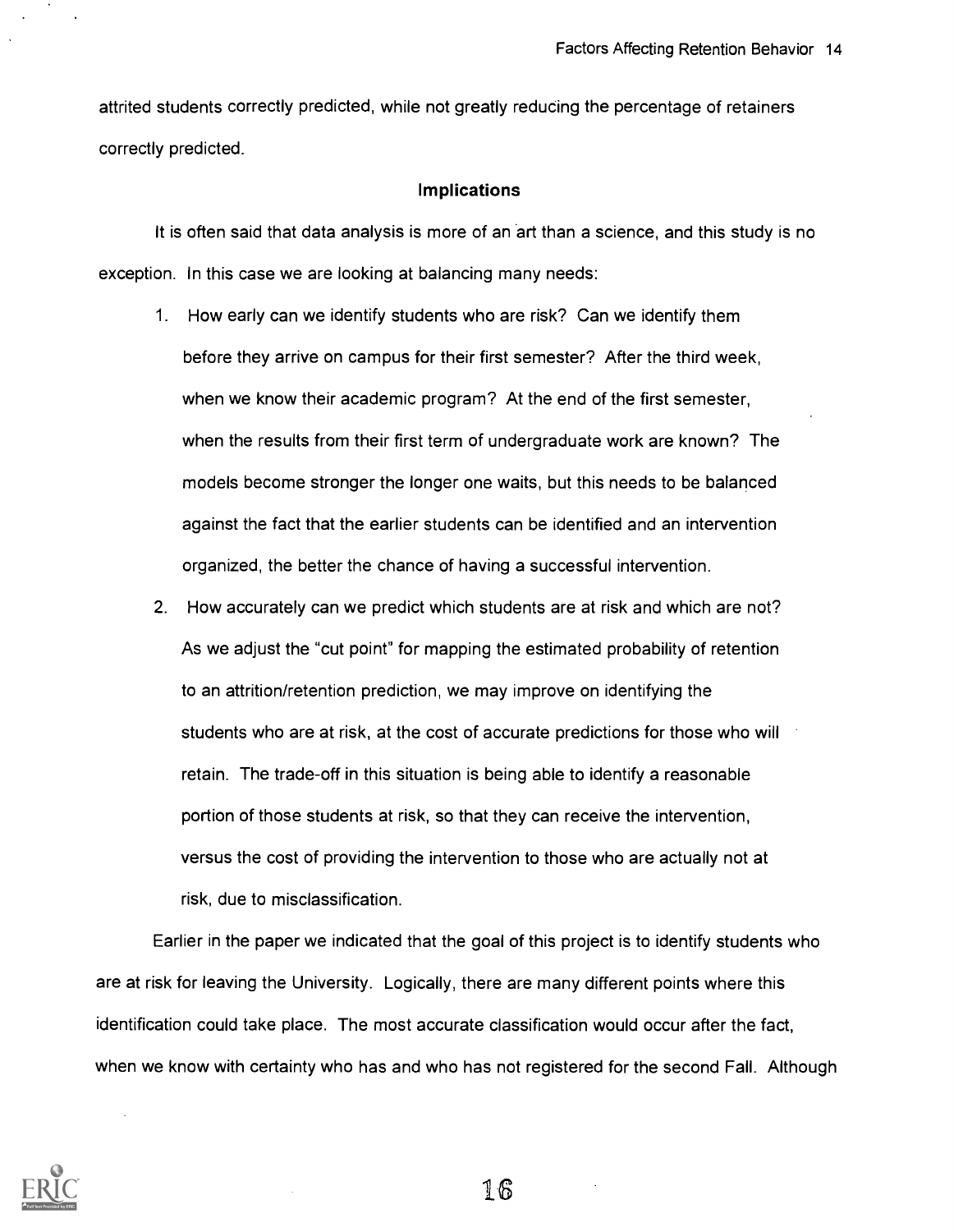perfectly accurate, this probably would not help the college with its early intervention program. As we move earlier in time, the accuracy of the predictions will decrease, but the ability to intervene in a timely fashion increases.

But instead of suggesting that there is an optimal answer as to which model to adopt (pre-enrollment, census date or end of first semester), we would suggest that the best approach would be to use all three models to plan an intervention strategy. In other words, before the new students arrive on campus, the pre-enrollment model can be run to identify students who are at risk. The school can then opt to intervene with these students in a manner appropriate for that time frame, perhaps sending personal invitations from the Dean to an informal reception with faculty members, or perhaps simply a listing of the support services which are available on campus.

Then, once census date came and enrollment information was available, the second model could be run to identify students at risk. It should be noted that there will not be perfect overlap between the two sets of students identified as being at risk. Some students who were identified as being at risk from the pre-enrollment model will not be classified that way based on the second model, while there will be other students who were not initially classified as being at risk, but who, based on enrollment information, are at-risk. We would see the optimal strategy as one that would take the union of the two sets of students identified and treat them together as a set of students at risk. Interventions at this point might include invitations to freshman programming events or identification for advisors of students whose progress should be tracked more closely, perhaps by a phone call from the advisor to the student to see how things are going or to offer assistance, as well as contact between the advisor and the students' instructors, to monitor progress.

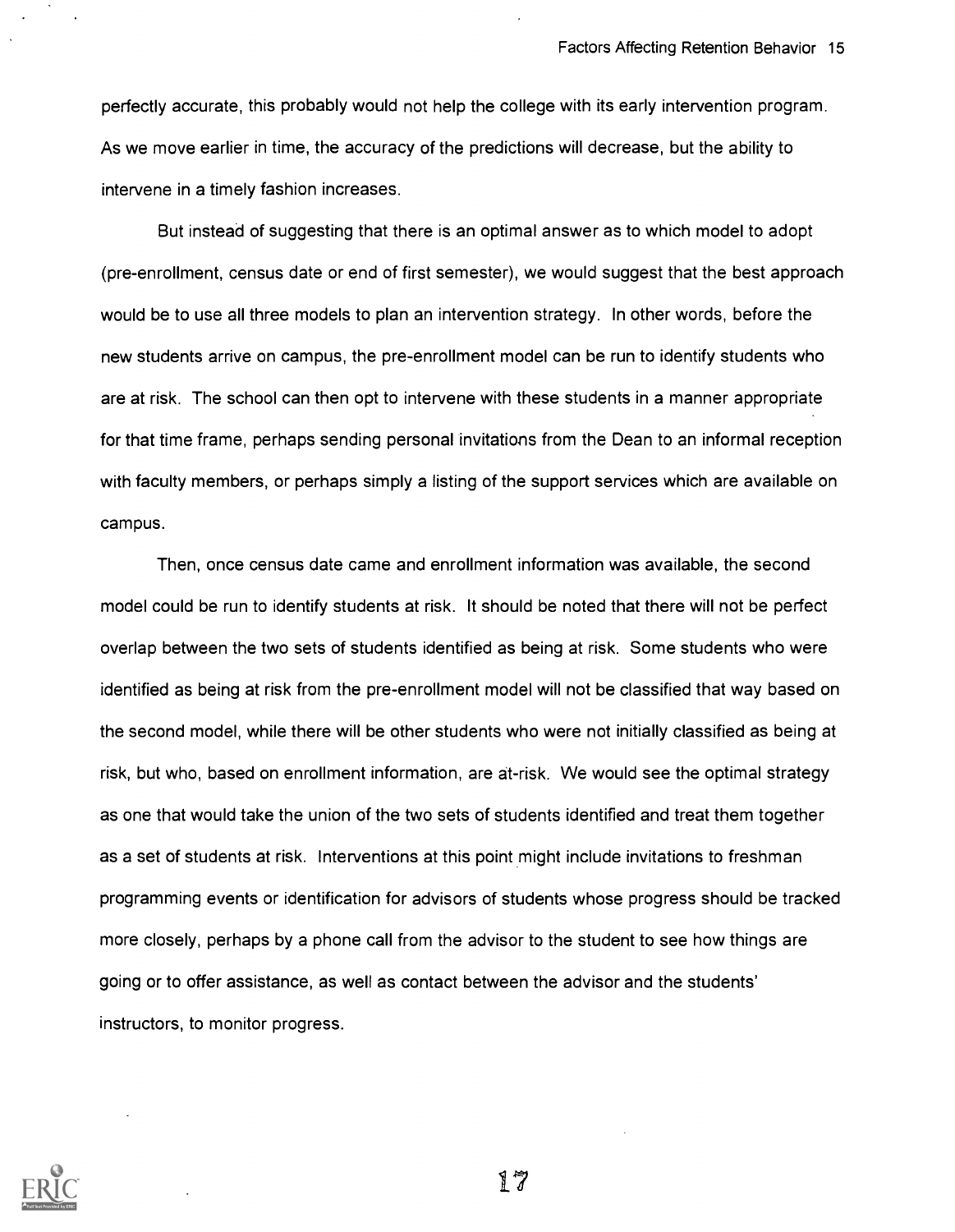Similarly, once the first semester is complete, the end of semester model can be run, which will identify a third set of students who are at risk. Again, there will be some overlap among the three groups of students, and one approach would simply be to treat the union of all the groups as the students at risk. Schools can determine what would be the most appropriate intervention at this point, which might range from blocking registration until the student sees an advisor to phone calls to written communications.

Regardless of the particular approach a college prefers, both in terms of when to run attrition models as well as in terms of the type of intervention, we now have a means to identify those students who should be targeted. We have also indicated that, depending on the circumstances at individual campuses, the decision of which model to use (pre-enrollment, census data, or end of first semester), or whether to use two or three, is an individual, campus specific choice. But we have one more area to review, that of deciding where to establish the cut-points for the probabilities.

One measure of how well the model does in classifying students is simply the percent of predictions which a model accurately provides, when applied to the data used to construct the model. This measure is known as concordant predictions. Often, a goal in logistic regression is to try and have the highest number of concordant predictions. If we look at Table 3 for the Census Date model, we see the largest number of correct predictions, 87.8%, occurs using a cut point of 0.5. In this case, this high concordancy is driven by the fact that 100% of the students being retained are accurately predicted, while only 0.7% of the attriters have been correctly identified. Although overall the model works well, for our purpose, identifying students at risk, the model with the 0.5 cut point has little value.

Therefore, we need to look beyond the percent of concordant predictions in determining what cut point to use. Still using the Census Date model, we see that as the cut point

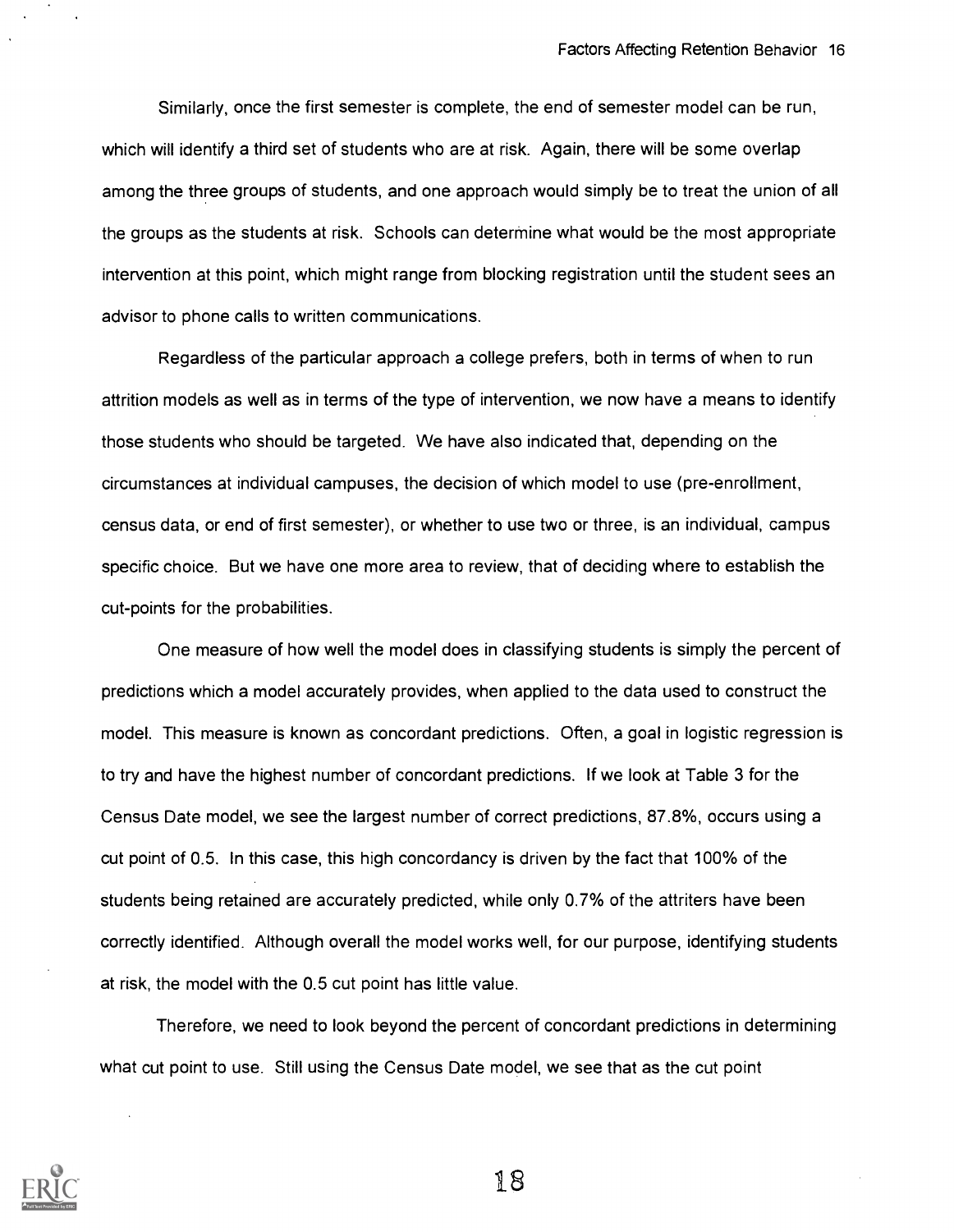increases, so does the percent of attriters who are correctly identified. Unfortunately, even with the cut point set at 0.85, we still only identify 54.8% of the attriters; the rest would not receive the desired intervention. But, 54.8% (over half) is a much better level of identification than at the default cut point of 0.5, where only 0.7% of the attriters were found.

We see, however, that the concordant predictions have dropped to 70.1%. A large part of that drop is due to the decrease in the accuracy of predicting those who retain. In practical terms, this means that students who retain to the second Fall would be identified as at risk, and would receive the intervention aimed at those most likely to attrit.

Is this a problem? We would argue not, for a number of reasons. First, the cost of many interventions is low, and so exposing students who are not at risk to them will not likely create a large expense. Further, we need to remember that we are looking at a very narrow view of attrition: those students who are out of attendance in their second fall. It is not unreasonable to hypothesize that some of the students, identified as at risk but actually in attendance in the second fall, leave the University sometime after that. If that is correct, then exposing such students to any intervention geared to retaining to students may produce longer term dividends.

The point here really is that a simple measure of the overall accuracy of the predictions is not sufficient for our purposes. We need to accept the possibility that we will not have the highest level of accurate predictions, as a trade off for identifying more students who are at risk.

#### Further Research

We recognize that we, ourselves, are just scratching the surface in analyzing student attrition and retention patterns. We look forward to expanding our research to the other undergraduate (and eventually graduate) schools of the University. Along the way, we would also like to enhance the model we've begun with here, by examining such data as high school

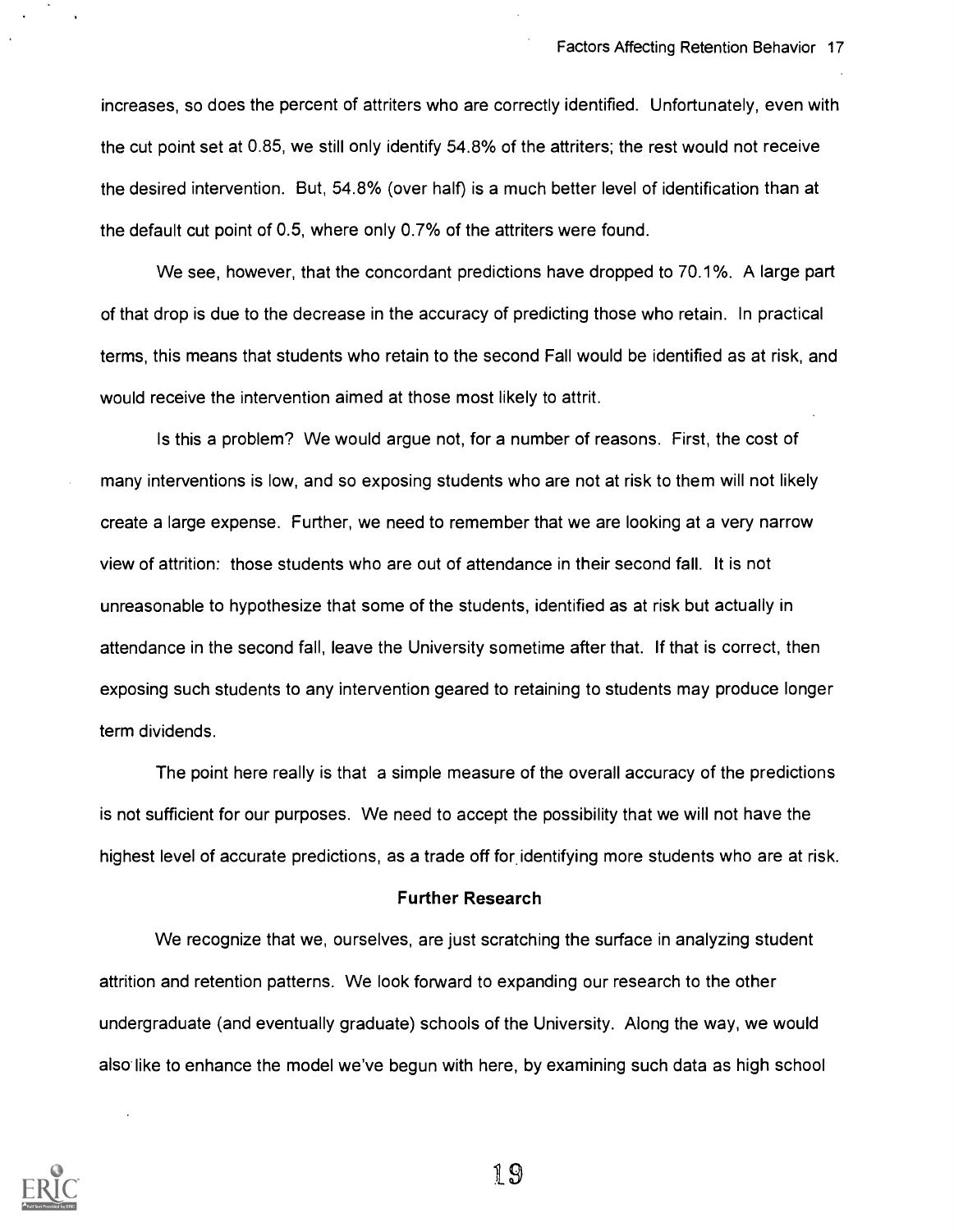size; hometown size; high school curriculum; distance to New York City from the student's home; whether or not the student has an on-campus job; and whether or not the student was on a waiting list for courses, to see if any of these additional variables are statistically relevant to predicting whether or not a student will remain at NYU.

Additionally, we recognize that our analysis may be confounded by there being two distinct types of students who leave NYU: high ability students who have used NYU to enhance their preparation and who might transfer to other high caliber institutions, and low ability students who either transfer to a less rigorous institution or who abandon higher education altogether. The attributes of these two groups are most likely different on a variety of variables (level of SAT score; high school GPA; first term college GPA), and so relationships between these variables and retention may not be clear. We would like to find out more about the students who leave, a notoriously difficult exercise, to see if knowing what a student does after leaving NYU can enhance the prediction of students at risk. We could also imagine where knowing why a student was at risk (high ability versus low ability) would lead to different types of interventions, for example invitations to conduct research with faculty members versus invitations to a study skills workshop.

#### Summary

We have presented the approach taken at New York University to better understand who are the students at risk for not re-enrolling in their second fall semester. The variables presented are institution specific; we used, and presented here, the data we had available, recognizing that other institutions may have other data available, at various times during the semester. We have developed three models, which can be used at different times, and suggest that it might make sense to use all three to identify students at risk. Finally, we have

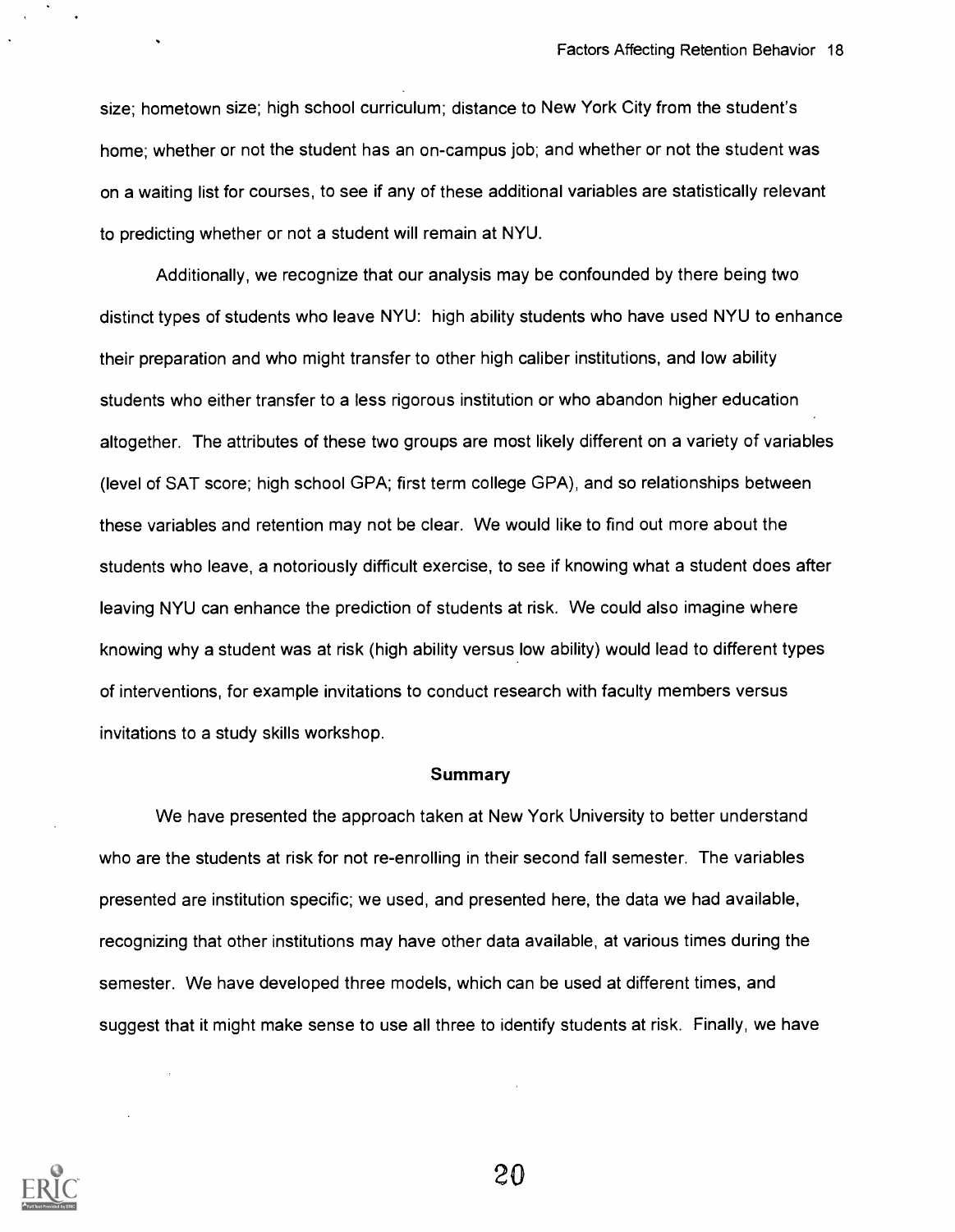explained how to hone the model, perhaps not to produce the most "correct" predictions, but to be the most useful model for our purposes.

 $\gamma_{\rm{in}}$ 

 $\ddot{\phantom{a}}$ 



 $\ddot{\phantom{0}}$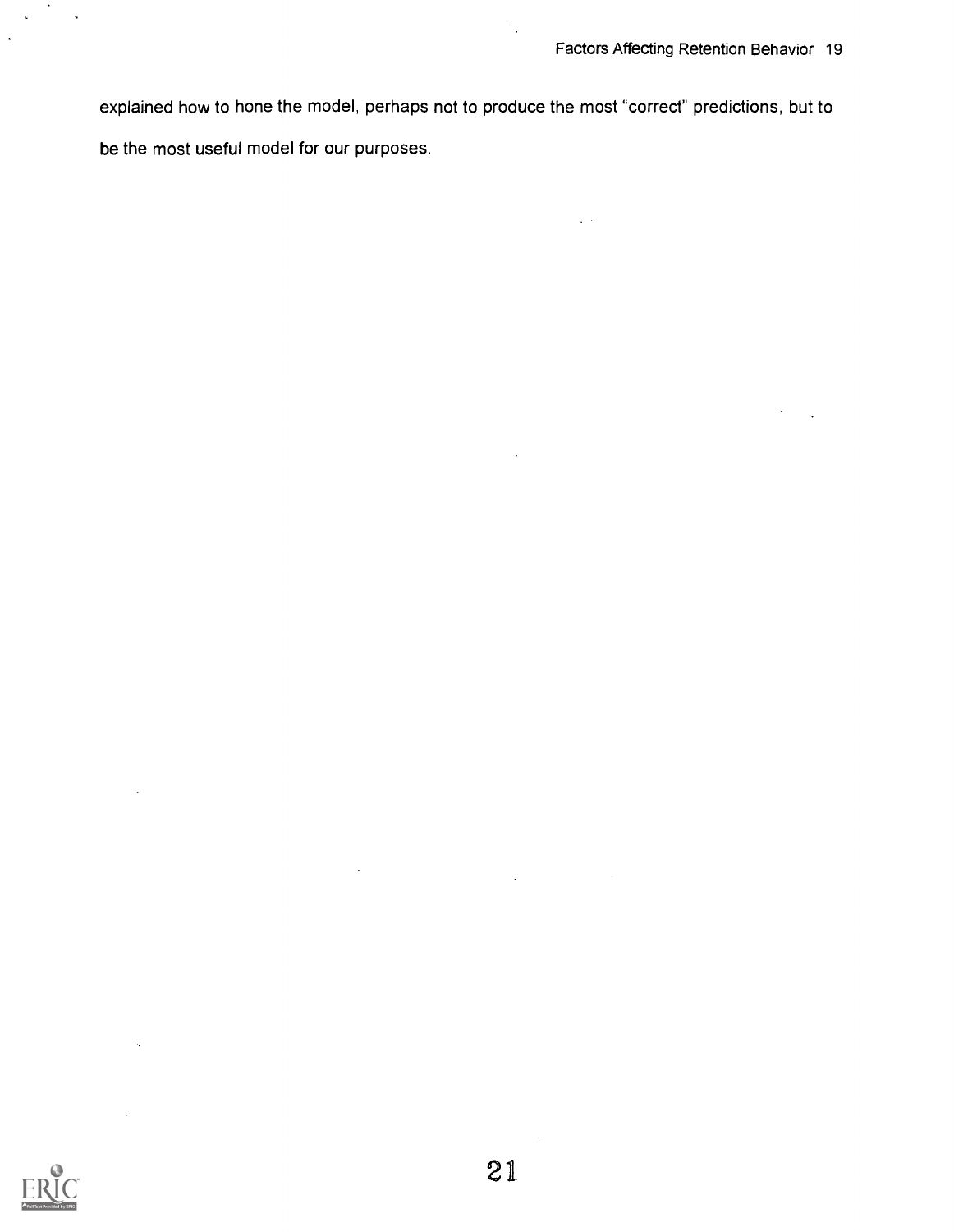### References

- Cabrera, A., Nora, A., & Casafieda, M. (1992). The role of finances in the persistence process: a structural model. Research in Higher Education, 33, 571-594.
- Hosmer, D. and Lemeshow, S. (1989). Applied Logistic Regression. New York: John Wiley and Sons.
- Pascarella, E. and Terenzini, P. (1991). How College Affects Students. San Francisco: Jossey Bass.
- Spady, W. (1970). Dropouts from higher education: An interdisciplinary review and synthesis. Interchange, 1, 64-85.
- Tinto, V. (1975). Dropout from higher education: A theoretical synthesis of recent research. Review of Educational Research, 45, 89-125.